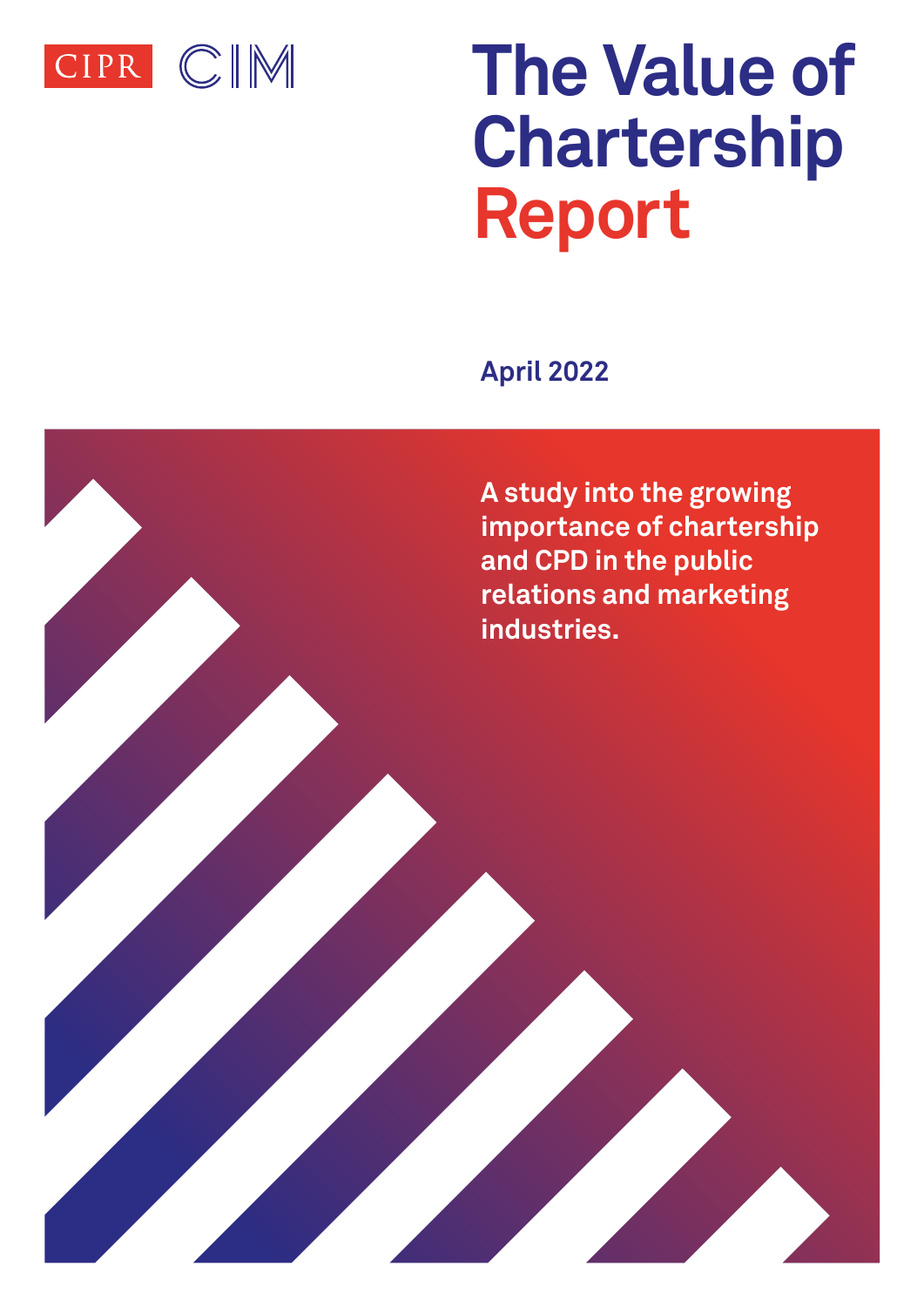### **1. Introduction**

**The professions – particularly those in professional and business services – have been facing several threats in recent years. At a time when automation continues to encroach on skilled roles, the rise of populism, fuelled by social media, has seen a denigration of experts and low levels of trust.**

In early 2020 the Professional Association Research Network (PARN) published their 'Perceptions of Professionalism' report exploring what the public thinks of professionals and how professionals in different industries view each other.

It found low levels of public trust across all professions including doctors (24%), accountants (22%), lawyers (16%), and engineers (15%). Public relations practitioners had a trustworthiness score of 11%. Most industries saw these figures rise when fellow professionals were asked to rate the trustworthiness of those in other professions including doctors (35%), accountants (27%), lawyers (19%), and engineers (20%). The figure for PR professionals dropped to 8%. A separate study of trust in the professions from 2016 found only 3% of the public consider marketers to be trustworthy.

The impact of a lack of trust goes beyond business performance. PARN defines the aim of a professional body as "to maintain and develop professionalism, thereby securing high quality professional services for society". Society can only benefit from those who have dedicated themselves to developing their expertise if they are trusted. The public are clear about how this can be addressed.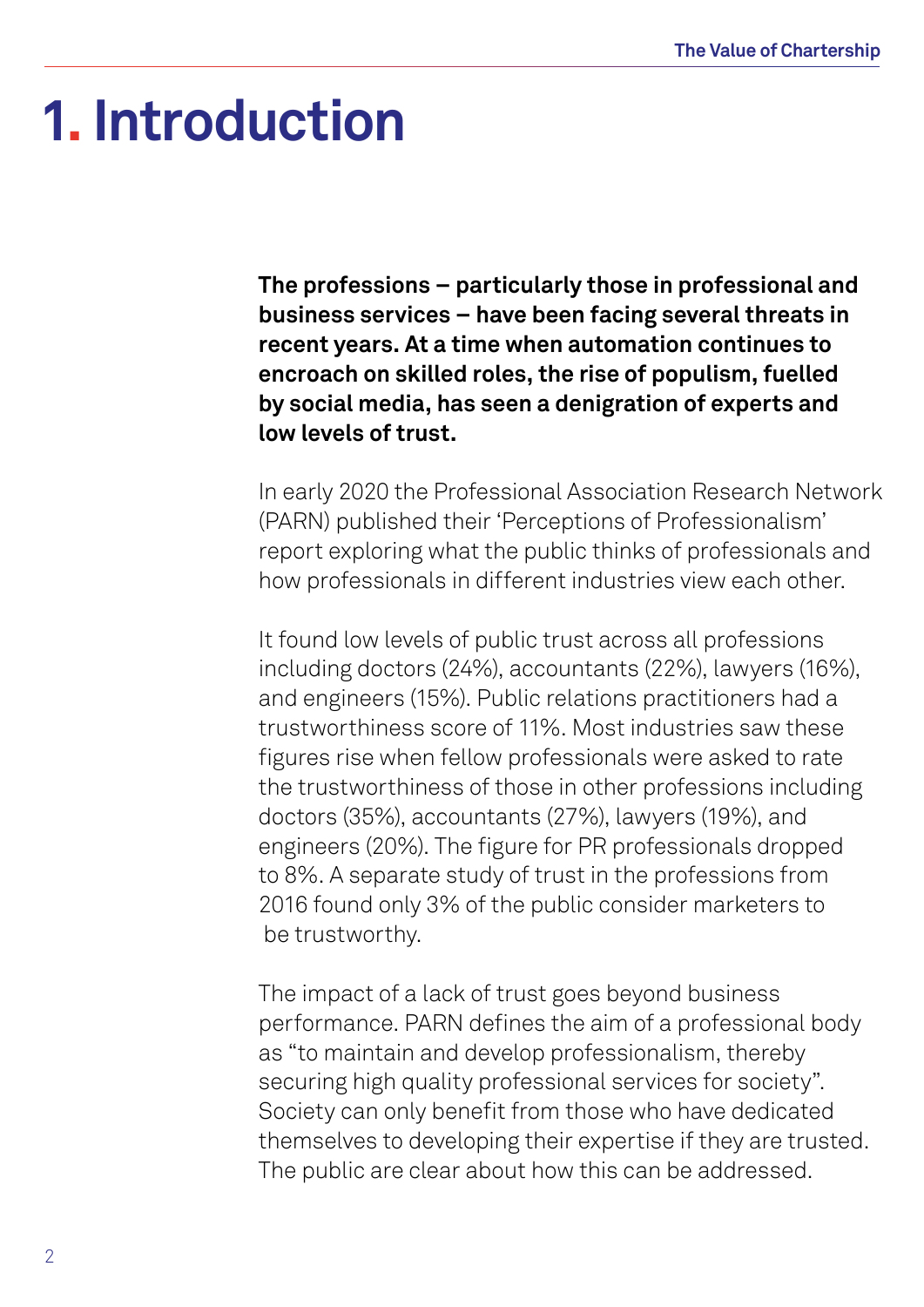## **1. Introduction**

### **65%**

**of the public trust professionals who are part of a professional body**

### **48%**

**of the public check who is part of a professional body**

**71% of the public would** 

**trust a chartered practitioner more** The PARN report finds two-thirds (65%) would trust a professional more if they knew they were a member of a professional body. Nearly half (48%) of the public have checked whether someone offering services to them belonged to a professional body. And the majority (71%) would trust a professional more if they knew they were a chartered professional practitioner. So for those working in marketing and public relations, chartership must be more than a business development opportunity -it raises standards for the benefit of whole industries.

The Chartered Institute of Marketing (CIM) and the Chartered Institute of Public Relations (CIPR) exist to develop professional standards amongst their members and to advocate the social value and importance of their work. Both bodies represent relatively new, formally recognised disciplines. The CIM received its Royal Charter in 1989 and the CIPR was granted chartered status in 2005. However only 10% of CIM's membership and 5% of CIPR's membership are chartered. Many more who work within the respective professions fall outside of membership completely.

This report from the CIM and CIPR explores the experiences of their chartered members by looking at the impact of becoming chartered and committing to continuing professional development (CPD) has had on their careers and on their confidence. At a time of economic and social uncertainty, chartership may play a crucial role in how those working in marketing and PR are viewed and trusted, now and in the future.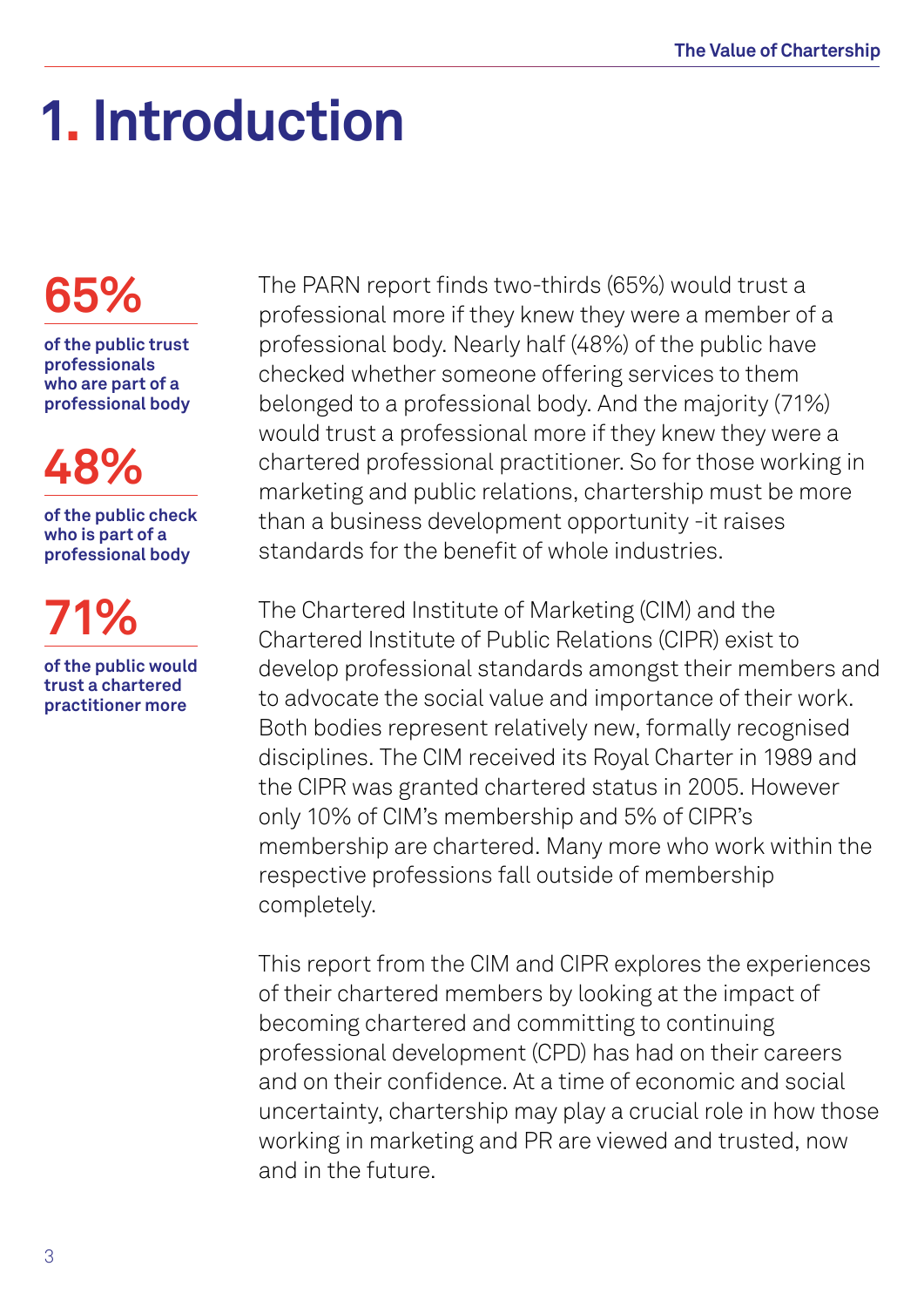### **2. Methodology**

**311 practitioners took the survey with 273 completions and 38 partial completions between October 20 and November 30, 2021.** 

All responses are captured in the tables and graphs in this report. Both bodies shared the survey with only their chartered members via email. It was not shared publicly.**:**

**Responses were broken down by membership as follows:**

| CIPR        | 64.1% |
|-------------|-------|
| <b>CIM</b>  | 30.4% |
| <b>Both</b> | 5.5%  |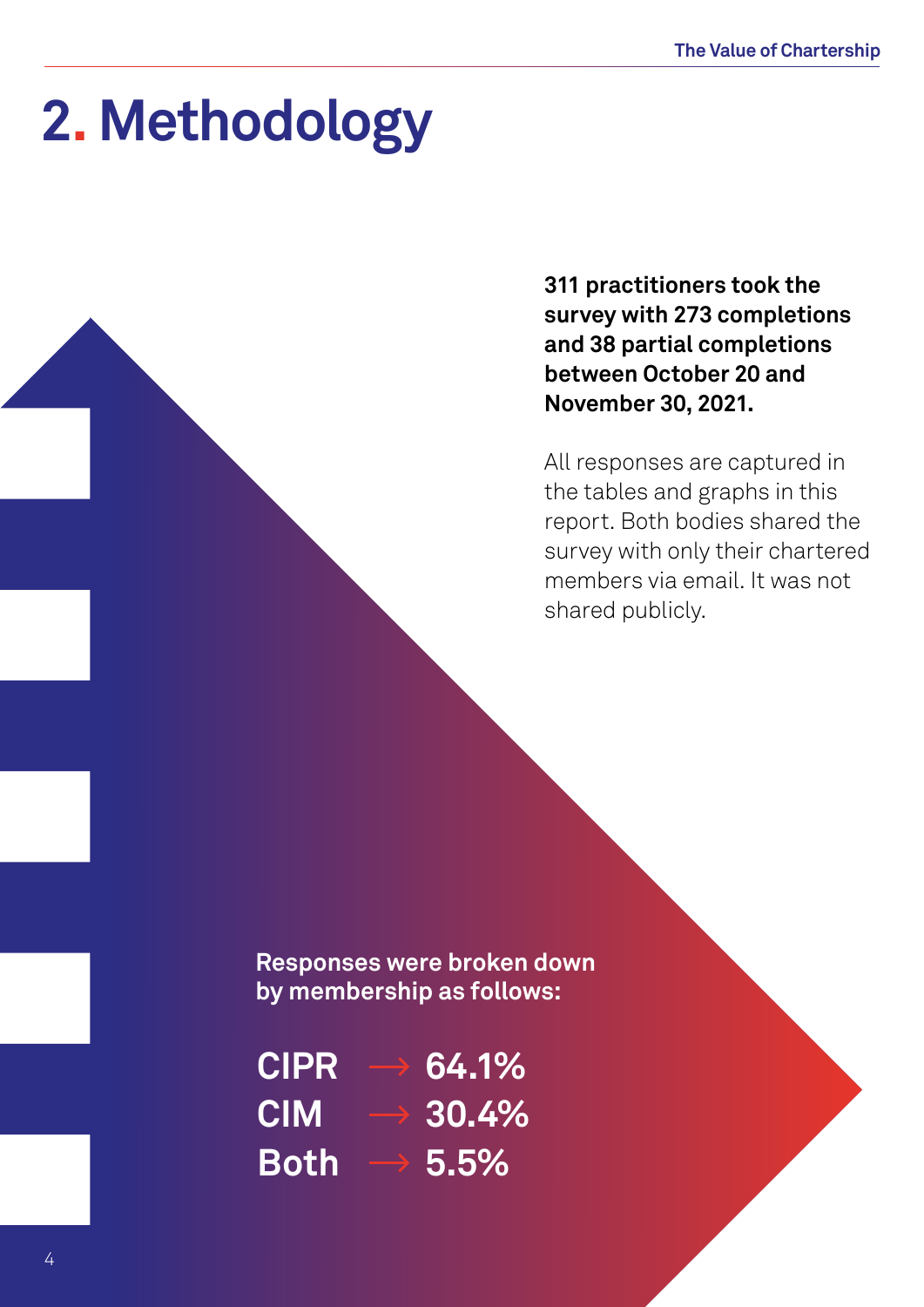### **3. Executive Summary**

**Marketing and public relations are two industries with no barriers to entry or requirements to become chartered or professionally qualified to operate. Indeed, most of those in the industry are not members of their respective professional bodies, and most members of the CIM and CIPR are not individually chartered. It is therefore unsurprising that the respect individual chartered status holds is lower than in sectors such as engineering or accountancy. However, respondents consider that this is improving - when asked how those levels of respect compare to 10 years ago, 40% believe it has improved.** 

Chartered practitioners are unambiguous about the value they attach to their chartered status. Three-quarters, if asked, would say it is an important step for those in the industry to take. They cite the respect, sense of personal achievement, and recognition their professional status has given them. There is some evidence that, for some, chartership has also delivered more tangible benefits, with a small number saying it has helped them claim higher salaries or retain and win new clients.

In industries that are constantly evolving with technological advancements and emerging social pressures, there is an almost unanimous agreement that demonstrating a commitment to continuing professional development (CPD) is a crucial part of the job.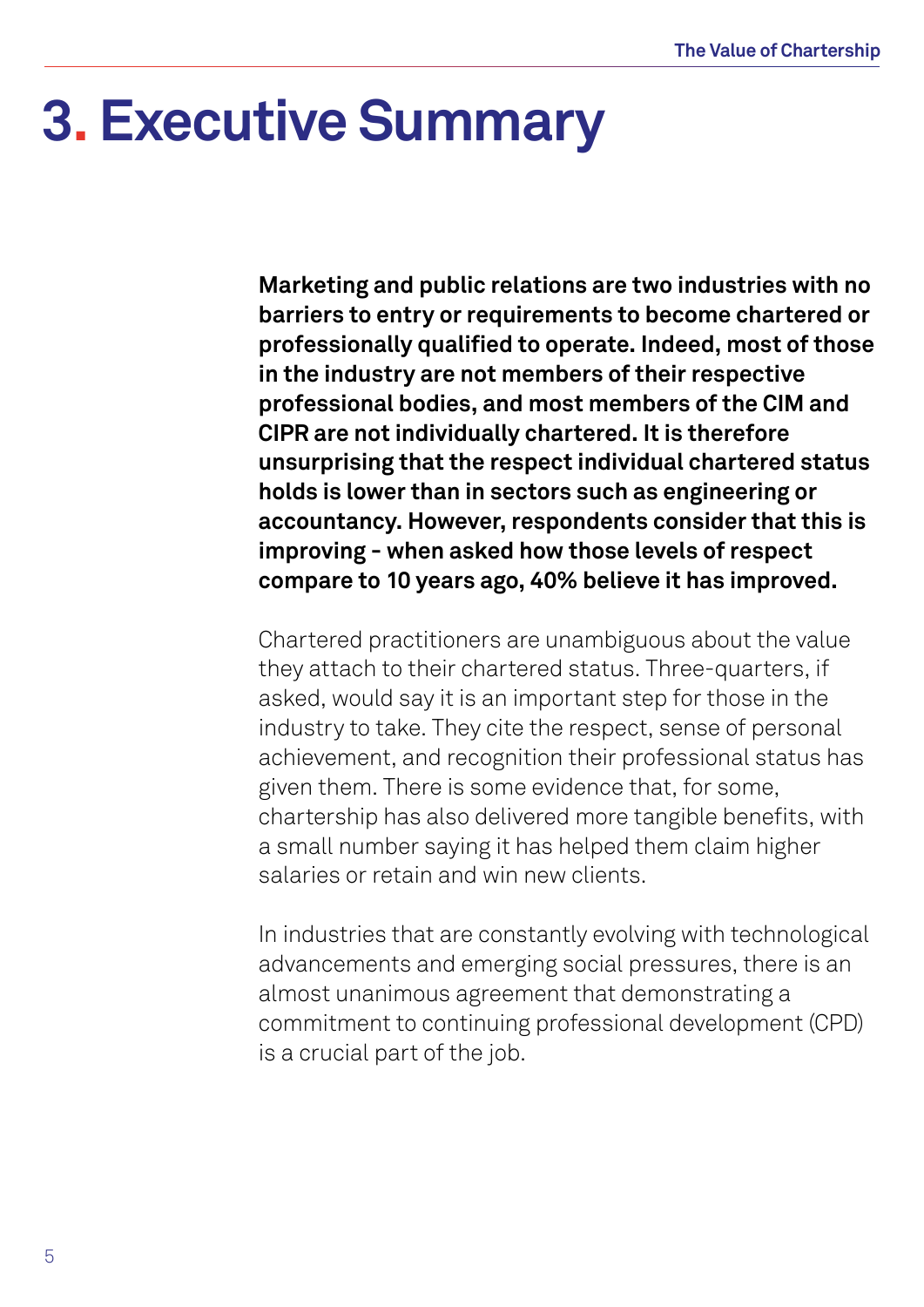### **4. CEO views**



**Chris Daly** CEO CIM



**Alastair McCapra** CEO CIPR

**This survey gives us valuable insight into the motivations and the mindset of people who choose to become chartered in marketing and public relations. The findings provide a clear picture to employers and recruiters about the value that can be unlocked by having these people on your team.**

#### **For Employers**

With 'the great resignation' well underway, employers are looking for cost-effective ways of retaining their best staff. There is always a concern that supporting development of key staff may just accelerate their departure, but this research shows that chartered practitioners are not primarily focused on getting a new job or increasing their earnings. They undertake the chartered assessment because they want to do the best possible job they can. They are mindful, committed professionals who take their own development very seriously and will also support those around them to grow and develop their skills. Marketers and PR professionals are assessed on leadership, strategy and ethics, so they make a key contribution to their comms/ marketing team and to the wider organisation. As an employer you have much to gain by encouraging your staff to become chartered.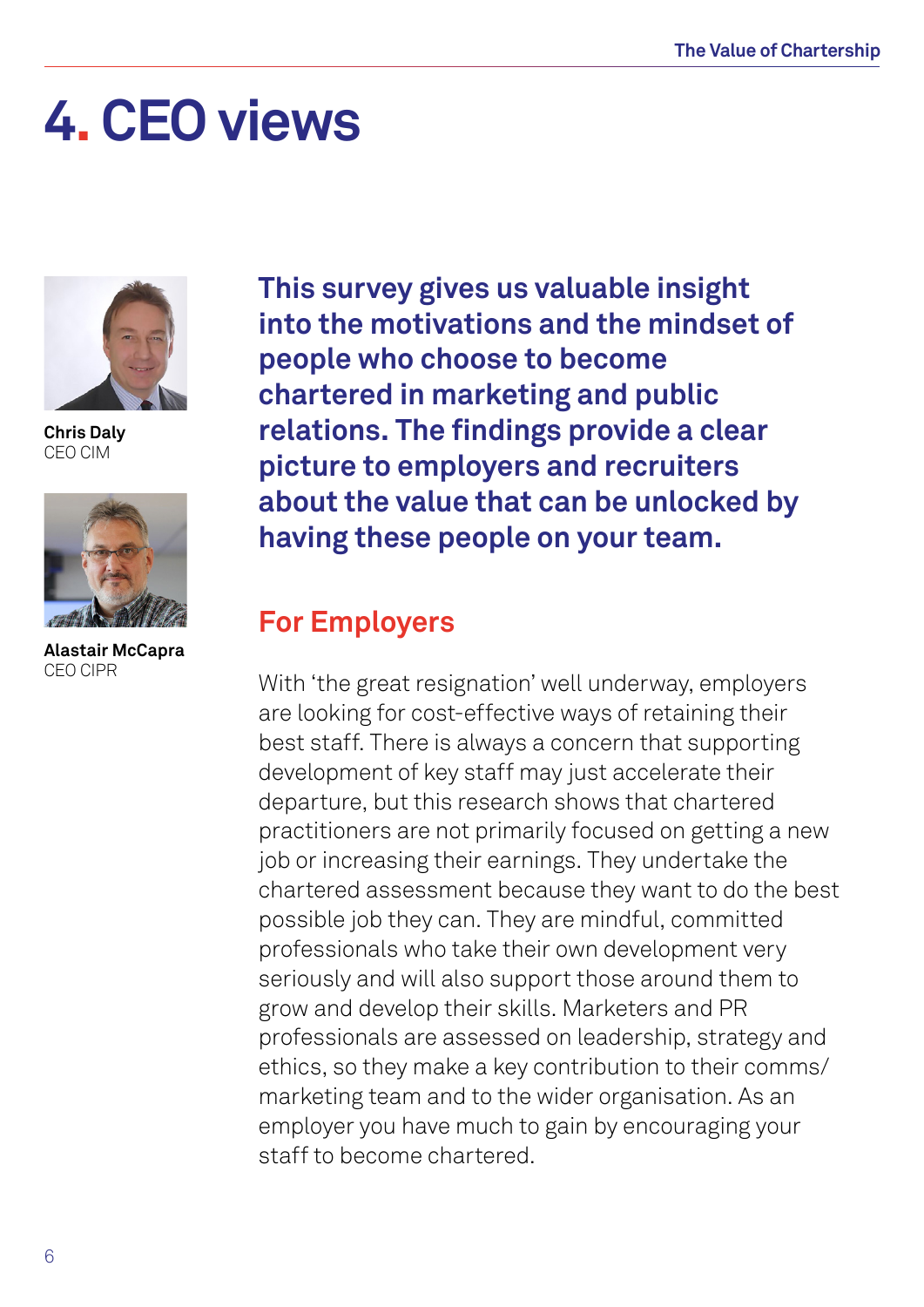### **4. CEO views**

#### **For Recruiters**

While finding a new job is not the motivation to become chartered, there are certainly chartered practitioners looking for new roles at the moment. What do chartered practitioners do that others don't? If you want to futureproof your organisation you're looking for people who are adaptable and capable of taking on new challenges. Chartered Practitioners are critical thinkers, flexible in their approach but firm in their ethical stance. They can lead specialist or multi-functional teams, work strategically as well as tactically, and having them on board reduces your risk profile as they know the importance of working with accountability and integrity.

#### **For Candidates**

If you are thinking about becoming chartered, this survey tells you about the outlook of those who have gone before you. They place great emphasis on thinking deeply about what they do, making choices between different strategies and always bearing in mind the ethical dimension of their work. They are a highly valuable network who will share advice and insights with you as your career develops. They are proud of what they have achieved and keen to share it with others – they will support you as you prepare for assessment and welcome you when you earn the distinction of chartered status.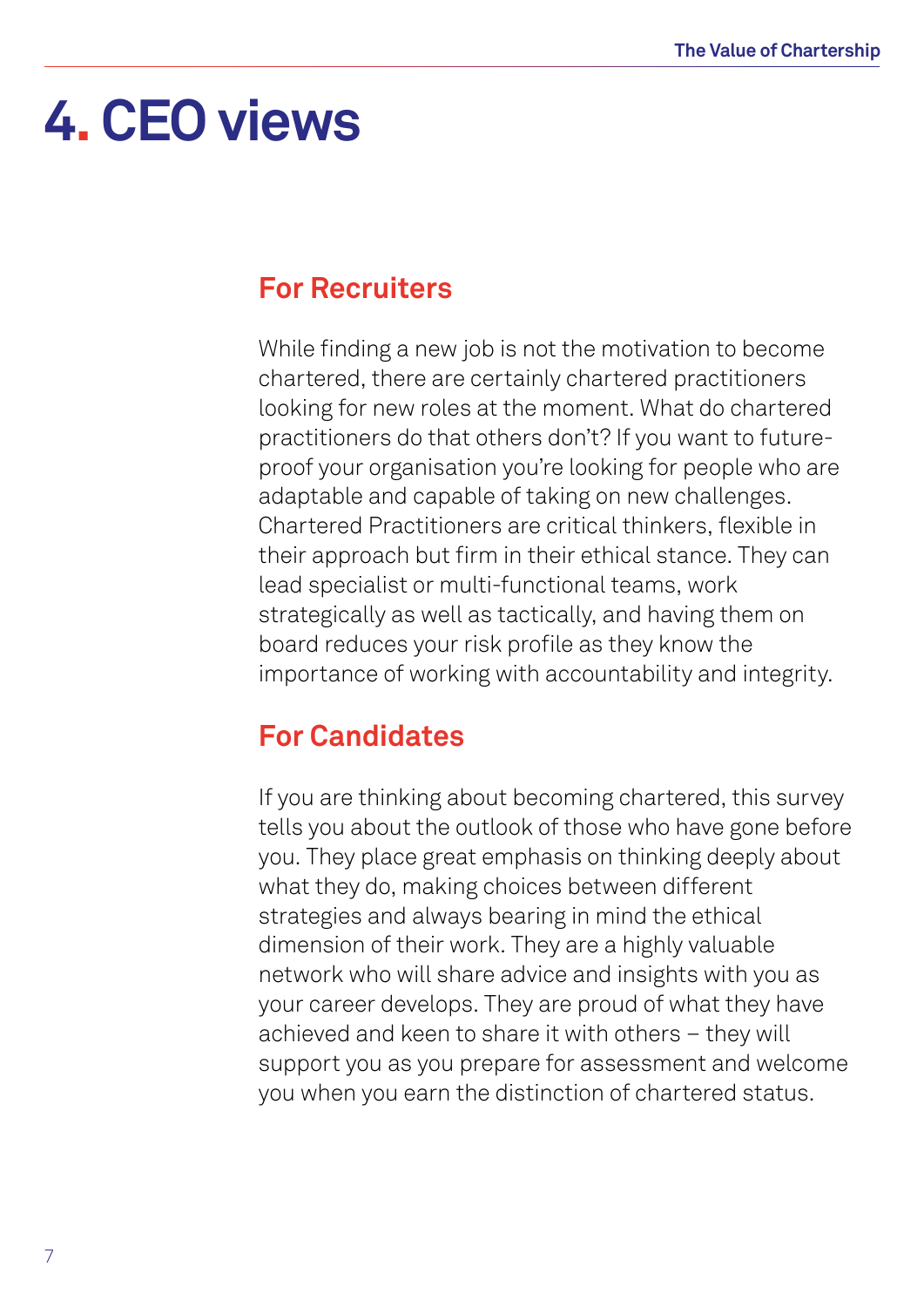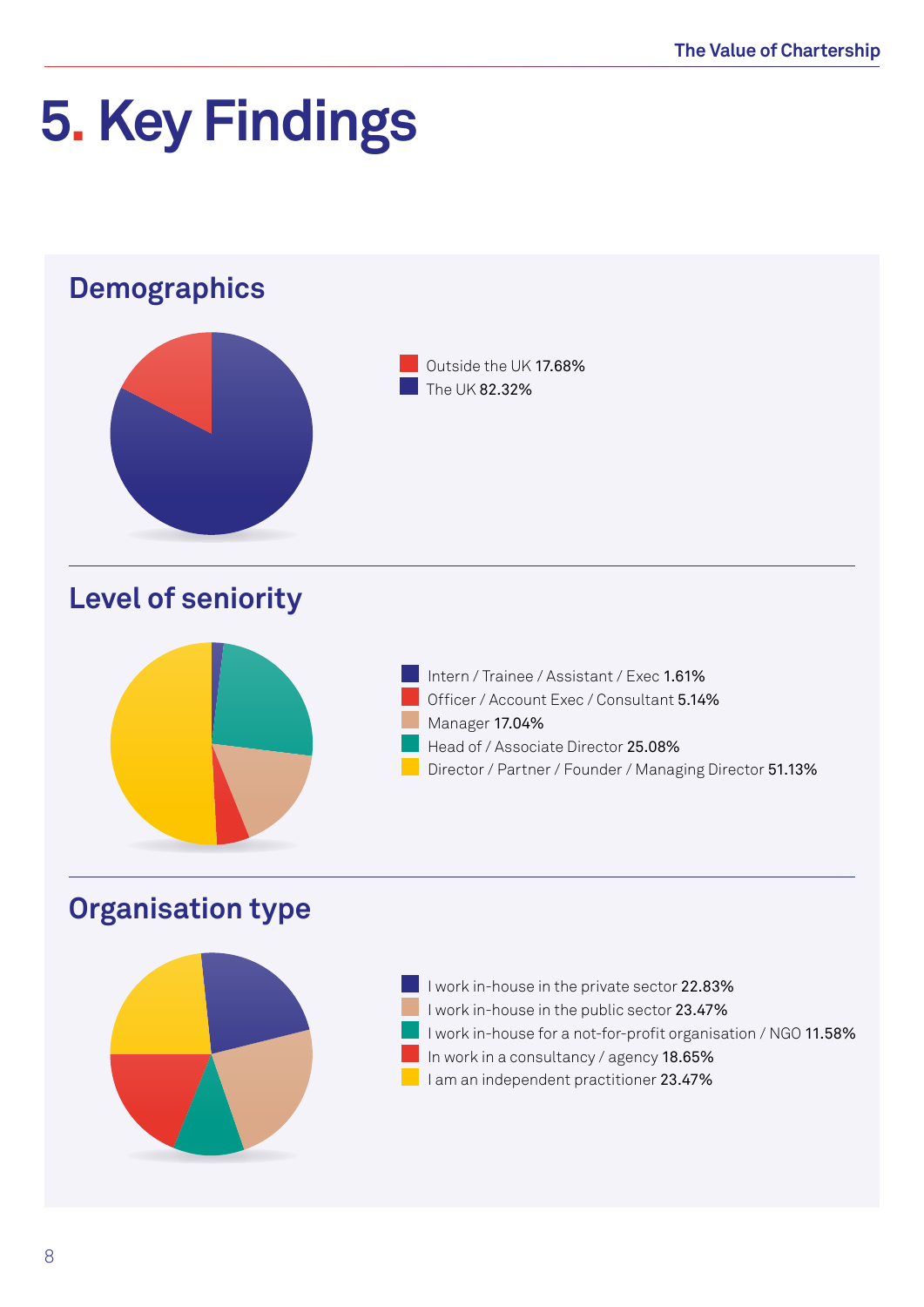#### **View on chartership**

| How respected do you believe the role of Chartered<br>Marketer / Public Relations Practitioner is compared<br>to other Chartered professional roles such as<br>accountancy or engineering?<br>More respected than other professions 2.54%<br>Equally respected 15.58%<br>Less respected than other professionals 72.46%<br>Don't know 9.42% |
|---------------------------------------------------------------------------------------------------------------------------------------------------------------------------------------------------------------------------------------------------------------------------------------------------------------------------------------------|
| Do you believe the status of Chartered Marketer/Public<br>Relations Practitioner has changed over the last 10<br>years compared to other Chartered professional roles<br>such as accountancy or engineering?<br>There is less respect 7.25%<br>There has been no change 53.26%<br>There is more respect 39.49%                              |
| If someone asked you if there was a value in getting<br>chartered, would you tell them it's:<br>Very important 43.12%<br>Fairly important 32.97%<br>Not really important 7.97%<br>Not important at all 0.72%<br>Don't know 1.09%<br>Other (please specify) 14.13%                                                                           |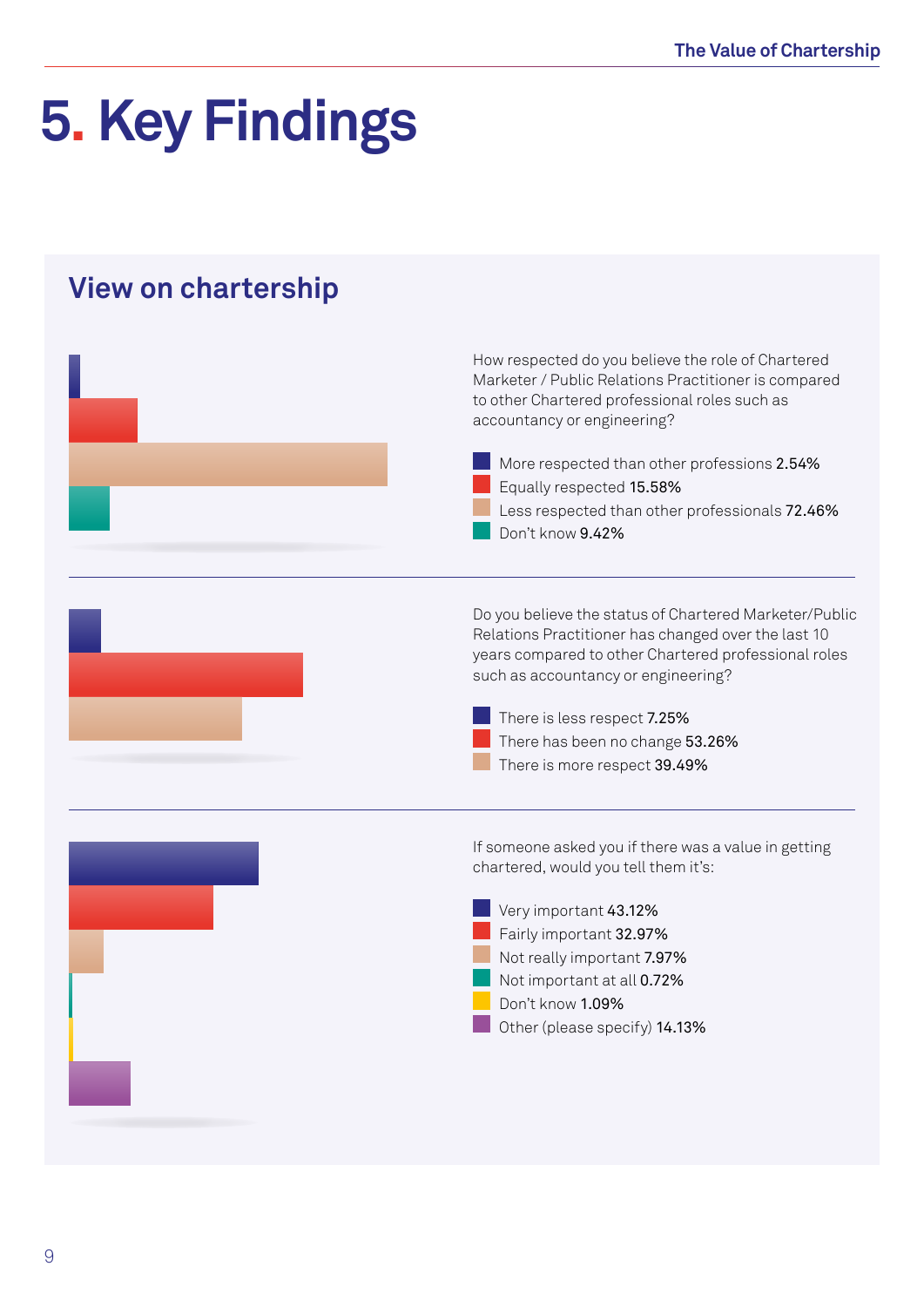#### **Impact of chartership**

**Respondents were asked to rate the importance of the following factors when becoming chartered.**

|  | н |  |
|--|---|--|
|  |   |  |

| 11911R |                                                 |
|--------|-------------------------------------------------|
|        | Sense of personal achievement                   |
| າ      | Recognition within the profession               |
| 3      | Recognition by other professionals/professions  |
|        | Respect amongst peers                           |
| 5      | Importance of evidencing ethical practice       |
| հ      | Career progression                              |
|        | Importance of demonstrating a commitment to CPD |



Has chartership status helped your career progression?

 Yes 28.52% No 43.31% Don't know 28.17%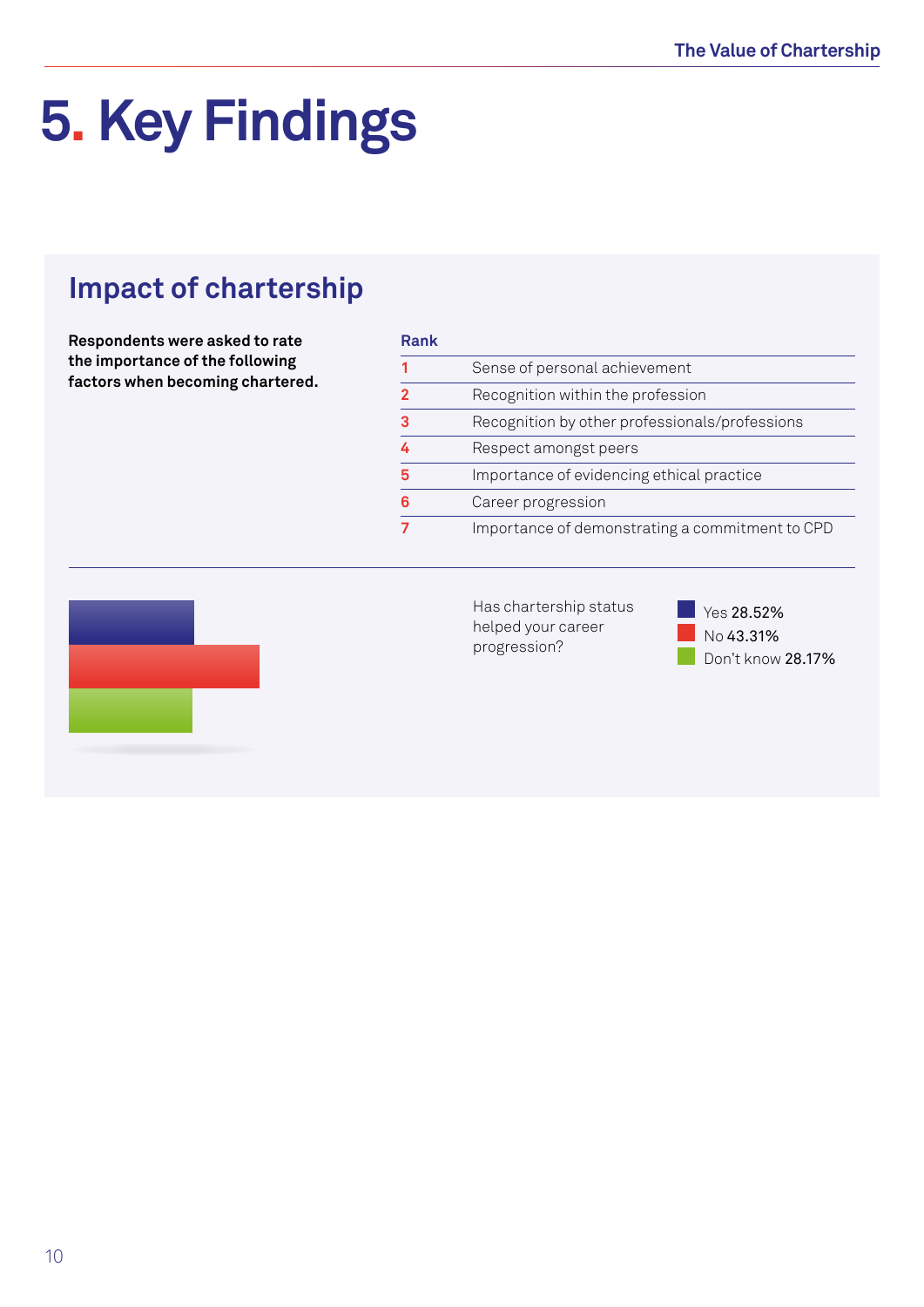**Those in client-facing and in-house roles were asked about the impact chartered status had on their role.**

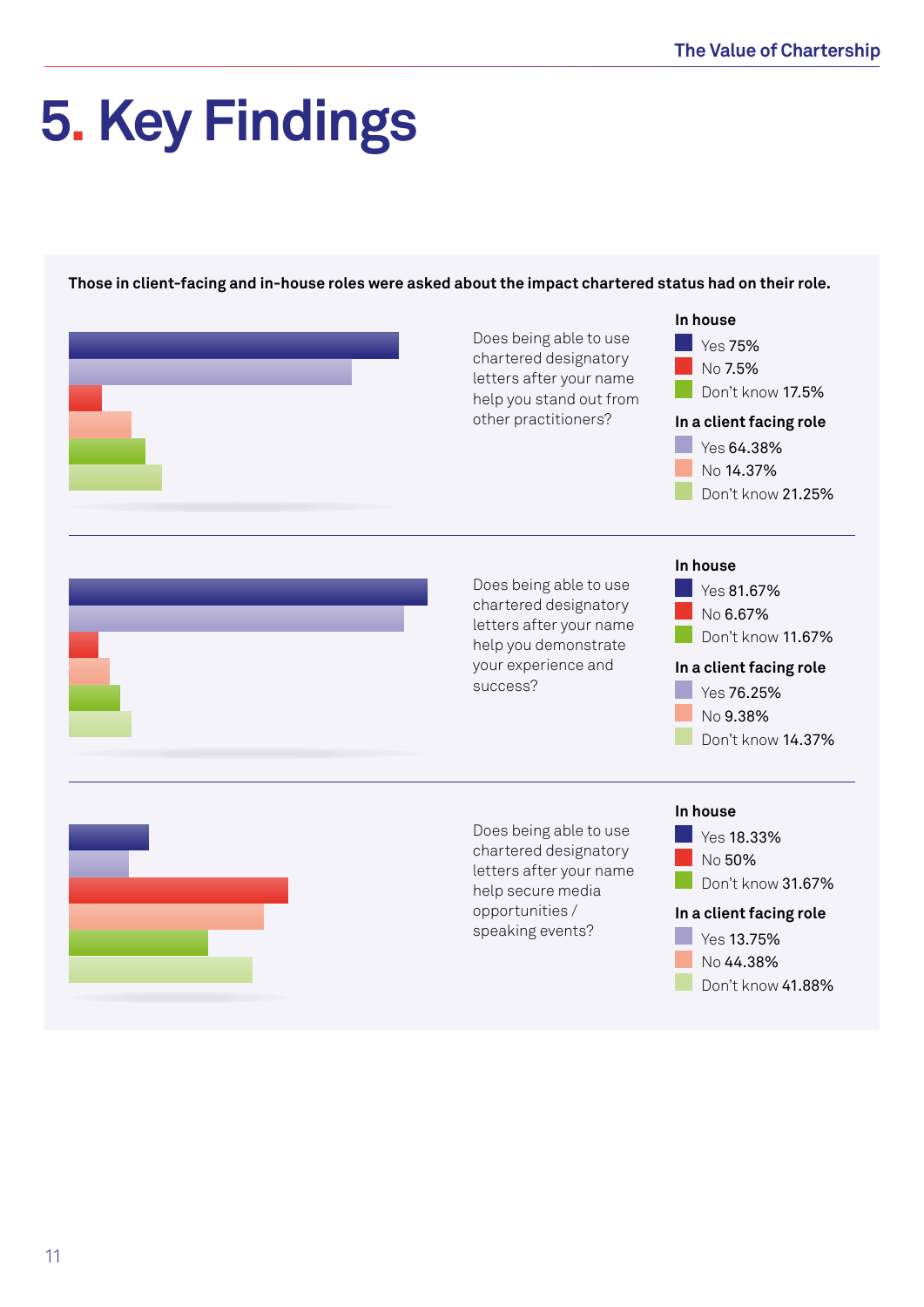**Those in client-facing were asked about the impact chartered status had on their roles.**

| Does being able to use<br>chartered designatory<br>letters after your name<br>help you win new<br>business? | Yes 31.67%<br>No 24.17%<br>Don't know 44.17% |
|-------------------------------------------------------------------------------------------------------------|----------------------------------------------|
| Does being able to use<br>chartered designatory<br>letters after your name<br>help you retain clients?      | Yes 23.33%<br>No 36.67%<br>Don't know 40%    |

**Those in client-facing roles were asked whether they have been able to command a higher salary or increase their rates as a result of being Chartered.**



Have you been able to command a higher salary or increase your rates as a result of being chartered?



**Those in client-facing roles were asked about the impact their chartered status has had when working internationally.**



Has being chartered helped you recruit and/or retain overseas clients?

 Yes 7.5% No 35% Don't know 20.83% Not applicable 36.67%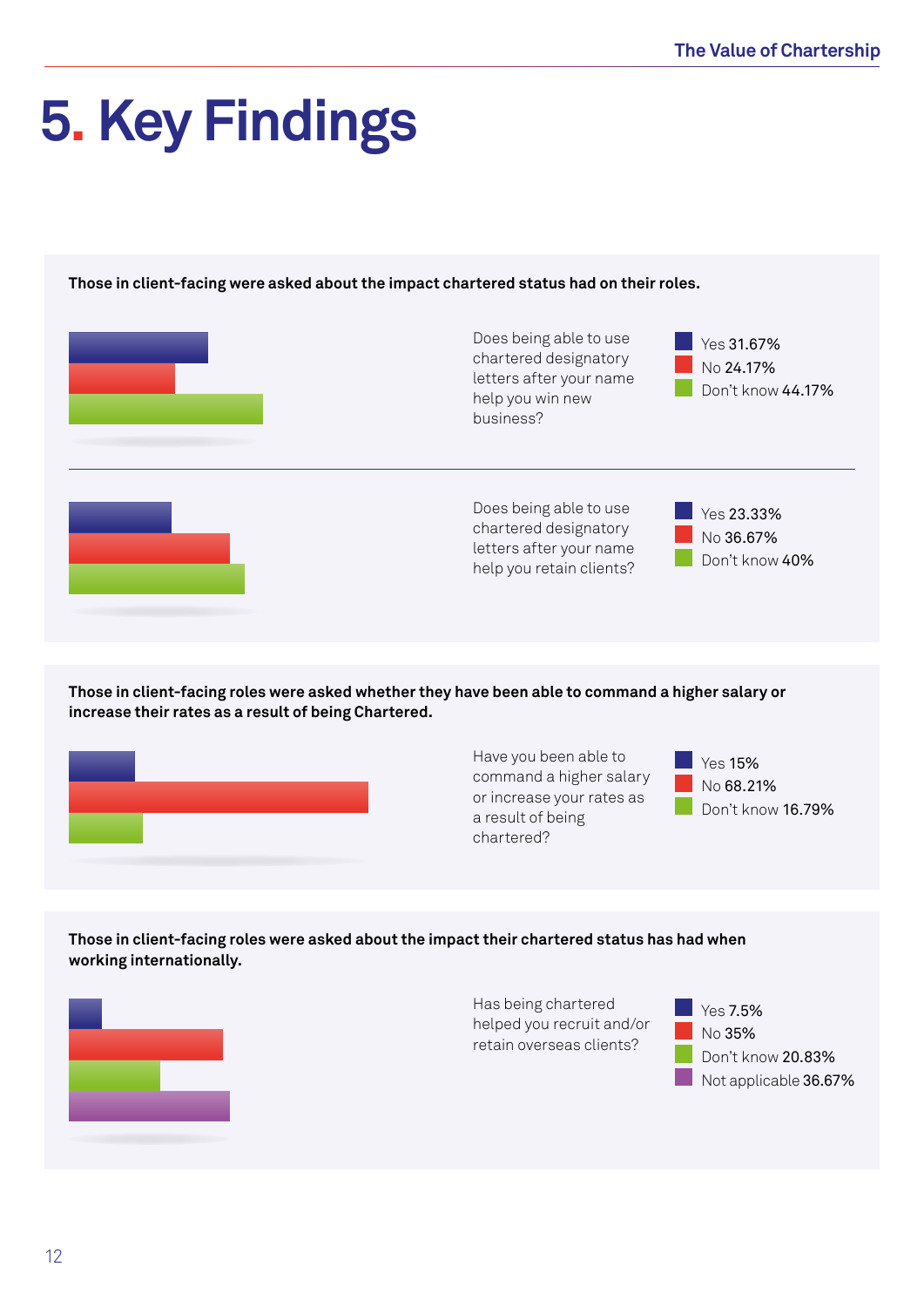